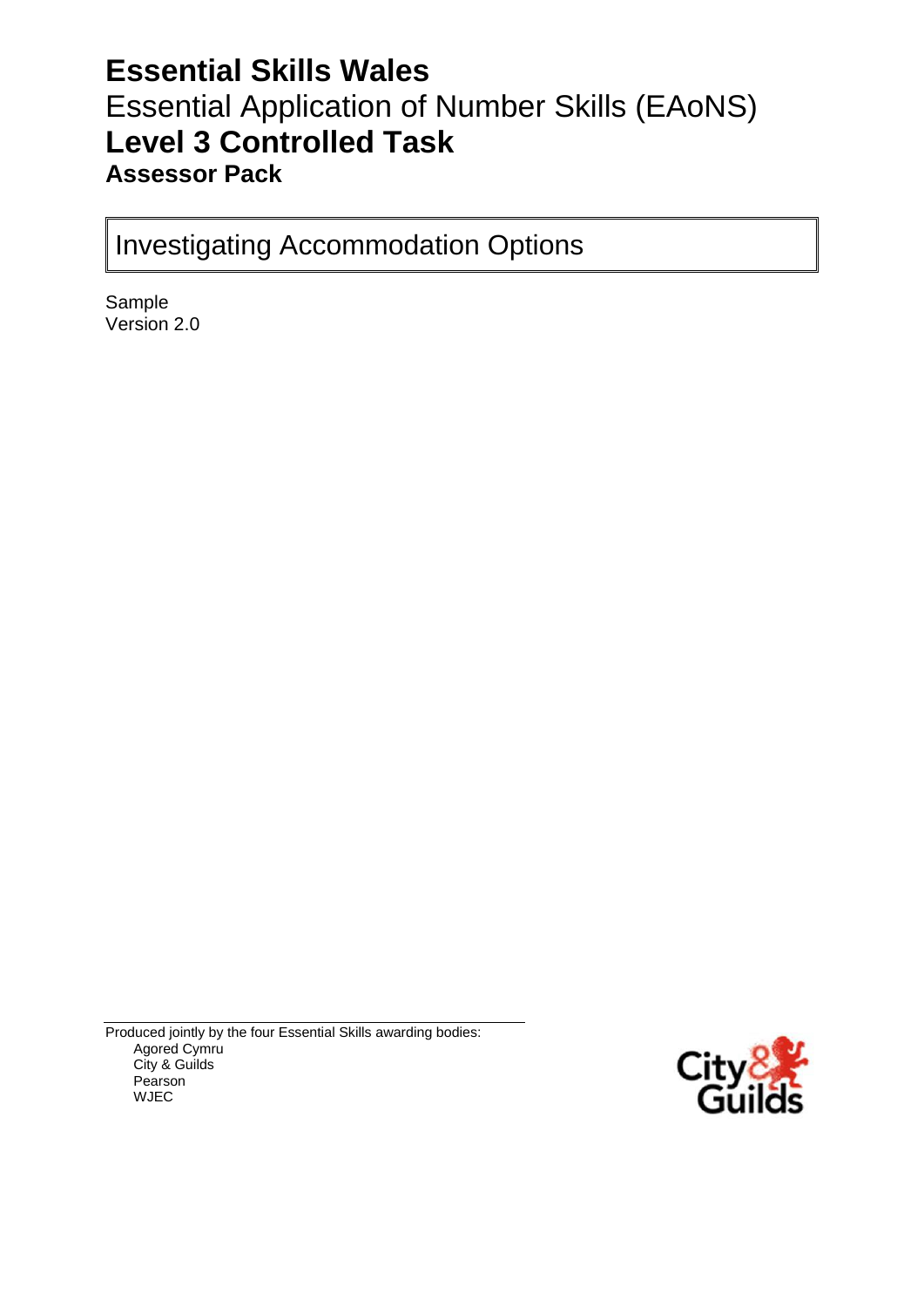# **1 Assessment requirements**

The following is a summary of the Essential Skills Wales (ESW) Controlled Task Conditions. These requirements should be read in conjunction with the relevant **Controlled Task Candidate Pack**. General assessment guidelines applicable to all ESW assessments can be found in the **Essential Skills Wales Suite** *Qualification Handbook*.

### **Controlled task assessment**

Controlled tasks are **summative assessments** measuring subject-specific skills. Candidates will need to show they can utilise these skills in a holistic manner, relevant to real-life circumstances. The assessment outcome is **pass/fail**.

Controlled tasks must be:

- internally assessed, by appropriately qualified staff, using the Marking Schemes provided. Please see section 2.2 of the *Qualification Handbook* for details of staff qualification.
- internally quality assured, by appropriately qualified staff.
- externally quality assured/moderated by City & Guilds
- compliant with **Controlled Task Conditions**.

## **Controlled task conditions**

This controlled task must be completed under the conditions set out below. 'Controlled' relates to all aspects of how the task is administered and assessed.

Candidates should only attempt this controlled task when they have been registered for this qualification and have developed the necessary skills at the required level. Learning development input should be completed before the candidate attempts this controlled task. This controlled task must normally be completed before the confirmatory test is attempted.

### **Working period**

The candidate must complete this controlled task within an 8 week 'working period'. The working period commences on the date the candidate starts working on the task. The working period may be extended only in specific extenuating circumstances. Please see section 4.3 of the *Qualification Handbook* for further information.

### **Working time**

The candidate has up to **8 hours in total** to complete this controlled task. This task 'working time' allowance will formally start at the point when a task is first provided to the candidate. The task working time may be extended only in specific extenuating circumstances. Please see section 4.3 of the *Qualification Handbook* for further information.

### **Supervised conditions**

This controlled task must be completed under the following supervised conditions:

 This task is an 'open book' assessment. Candidates may have access to routine resources that might be available in a 'real life' situation, for example: PCs/laptops, tablets, dictionaries, calculators, reference books, relevant class notes and source material approved by their tutor/assessor so long as they are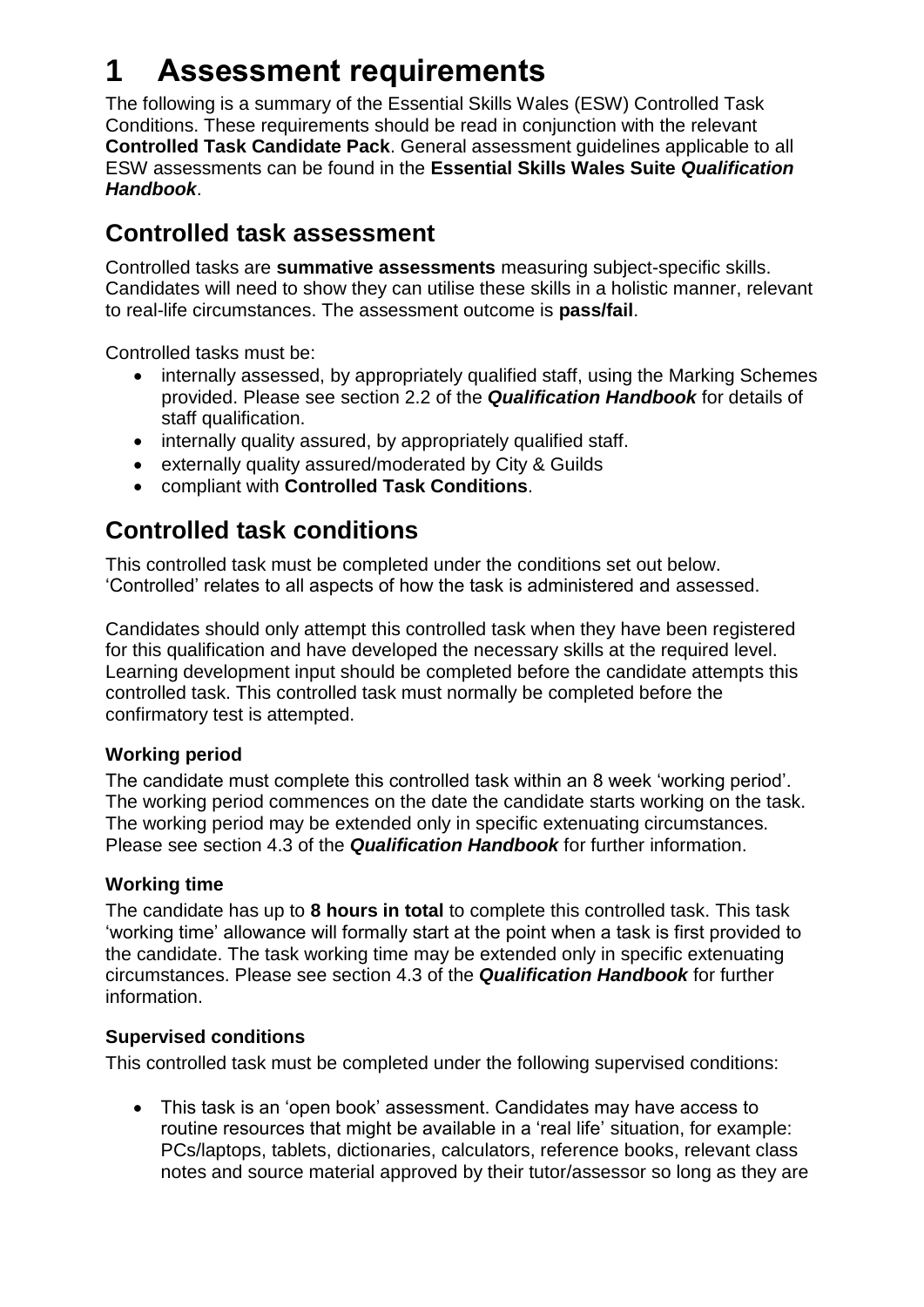not designed *specifically* to assist with this assessment and do not compromise independent achievement of the standard. Mobile phones or other transmitting/receiving devices are not permitted. The candidate can access the Internet using supervised facilities.

- The environment within which tasks are completed must be supervised. This supervision must be **continuous** and ensure no interruption and/or undue influence is possible whilst candidates are working on the task. Suitable locations might include a classroom, a library or a workplace as long as an appropriate environment and supervision is maintained. For the avoidance of doubt, this environment does not require formal 'examination' conditions.
- The supervisor must be a reliable, responsible person who is accountable for ensuring adequate supervision and control of the environment is maintained. The supervisor must be present throughout the working time and be able to confirm that each candidate produced all work independently. The supervisor can be the candidate's tutor and/or assessor or another suitable person.
- This controlled tasks may be completed in one session or split over several sessions, as long as no learning or preparation is provided in between. If not completed in one sitting, the candidate's papers and all materials produced by the candidate must be collected in and stored securely until the next working time session begins. On no account may candidates take any of their work away with them between sessions, for example to work on a task at home.
- The working period and working time taken to complete this controlled task must be monitored and recorded as indicated on the front page of the *Candidate Pack* and *Assessment Record*. The candidate, supervisor, assessor and center details must be completed and the declarations must be signed and dated before completed tasks are submitted for assessment.

#### **Assistance and access arrangements**

Assessors may provide candidates with the opportunity to clarify task requirements during the working period however this must not extend to any form of formative feedback. For example, recommending that a candidate should review their calculations would be inappropriate, whereas recommending the candidate re-read a particular section of the task requirements would be acceptable. Please see section 4.6 of the *Qualification Handbook* for further information on access arrangements.

#### **Second and subsequent attempt**

A specific controlled task can be attempted only once. However, a candidate may undertake a different controlled task, (either another title from the City & Guilds preapproved bank or a center devised assessment that has been approved by City & Guilds) at another time if they do not pass. Wherever the candidate is unsuccessful, they **must** undergo further development in the relevant skill(s) before re-attempting at a later date.

#### **Collaboration**

This controlled task requires the candidate to work individually.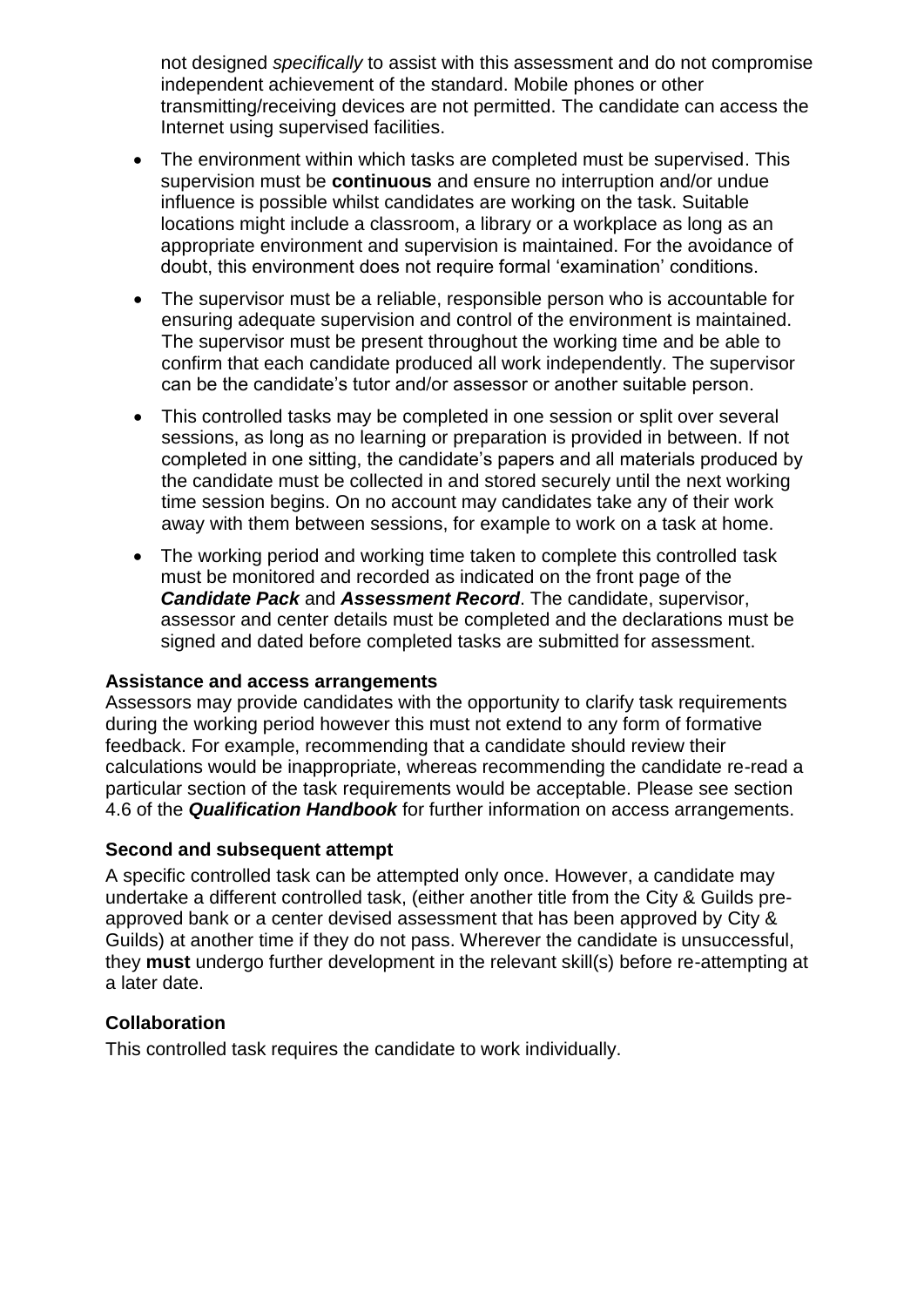# **2 Mark scheme**

**Essential Application of Number Skills at Level 3 Controlled Task Assessment Criteria Task: Investigating Accommodation Options**

| Part 1 (maximum 6 marks)                                                                                 |                                                                                                                                                                           |            |
|----------------------------------------------------------------------------------------------------------|---------------------------------------------------------------------------------------------------------------------------------------------------------------------------|------------|
| The candidate has shown evidence of:                                                                     | <b>Mark scheme</b>                                                                                                                                                        | <b>Row</b> |
| planning how to tackle a problem by<br>$\bullet$<br>breaking it down into a series of<br>tasks (N3.1.1b) | 1 mark: candidate produces a plan with clear structure showing the problem<br>broken down into a series of logical steps, e.g. list, spider chart, table, flow<br>diagram | A          |
|                                                                                                          | 2 marks: candidate produces a detailed and relevant plan for all aspects of the<br>task                                                                                   |            |
|                                                                                                          | <b>OR</b>                                                                                                                                                                 | В          |
|                                                                                                          | <b>1 mark:</b> candidate produces a detailed and relevant plan with one aspect<br>omitted, e.g. one key step                                                              |            |
| selecting and critically comparing                                                                       | 1 mark: candidate shows evidence of selecting relevant information                                                                                                        |            |
| relevant information (N3.1.1d)                                                                           | e.g. describes selection of relevant data                                                                                                                                 |            |
|                                                                                                          | 2 marks: candidate justifies choice of methods,                                                                                                                           |            |
| choosing relevant methods<br>(N3.1.1f)                                                                   | e.g. choice of plan format, data, calculation methods, presentation methods                                                                                               |            |
|                                                                                                          | <b>OR</b>                                                                                                                                                                 |            |
|                                                                                                          | 1 mark: candidate shows evidence of choice of methods with no justification                                                                                               |            |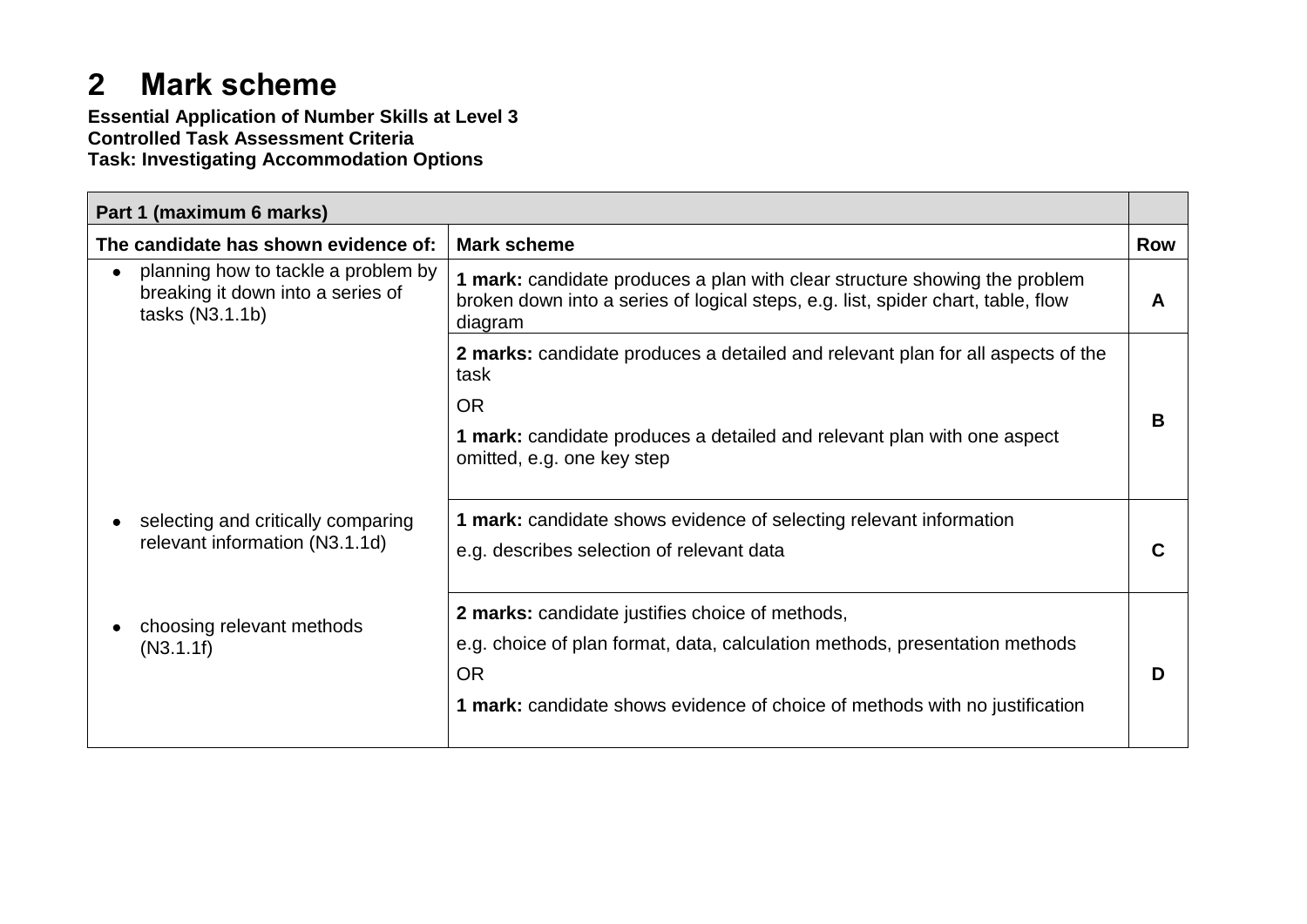| Part 2 (maximum 19 marks)                                                                                              |                                                                                                                                                                                                                                                              |            |
|------------------------------------------------------------------------------------------------------------------------|--------------------------------------------------------------------------------------------------------------------------------------------------------------------------------------------------------------------------------------------------------------|------------|
| The candidate has shown evidence of:                                                                                   | <b>Mark scheme</b>                                                                                                                                                                                                                                           | <b>Row</b> |
| collecting, obtaining, selecting and<br>recording relevant data and<br>information from different sources<br>(N3.1.2d) | 2 marks: candidate shows evidence of correctly selecting relevant data from at<br>least two of tables, charts, graphs or diagrams<br>e.g. median price from graph, $(E)164000 \pm (E)2000$<br>and<br>e.g. selects a correct conversion rate for area measure |            |
|                                                                                                                        | May be seen anywhere in the task                                                                                                                                                                                                                             | Е          |
|                                                                                                                        | <b>OR</b>                                                                                                                                                                                                                                                    |            |
|                                                                                                                        | 1 mark: candidate shows evidence of correctly selecting relevant data from one<br>of tables, charts, graphs or diagrams                                                                                                                                      |            |
|                                                                                                                        | May be seen anywhere in the task                                                                                                                                                                                                                             |            |
| using at least one large data set of<br>a size appropriate to a planned<br>activity, and use this to meet the          | 1 mark: candidate selects relevant information from the large data set in a way<br>that suits their purpose                                                                                                                                                  |            |
| purpose of the activity (N3.1.2e)                                                                                      | e.g. correct price of 3-bedroom house with floor area $\geq 120$ m <sup>2</sup> (1291 ft <sup>2</sup> )                                                                                                                                                      | F          |
|                                                                                                                        | May be seen anywhere in the task                                                                                                                                                                                                                             |            |
| grouping data into classes of width<br>appropriate to the data (N3.1.2g)                                               | 2 marks: candidate correctly groups all relevant data into classes appropriate to<br>the data                                                                                                                                                                |            |
|                                                                                                                        | May be seen anywhere in the task.                                                                                                                                                                                                                            |            |
|                                                                                                                        | <b>OR</b>                                                                                                                                                                                                                                                    | G          |
|                                                                                                                        | 1 mark: candidate groups relevant data into classes appropriate to the data with<br>no more than two errors or omissions                                                                                                                                     |            |
|                                                                                                                        | May be seen anywhere in the task                                                                                                                                                                                                                             |            |
| carrying out at least one calculation<br>without using a calculator (N3.2)                                             | 1 mark: candidate shows evidence of correct calculation without using a<br>calculator appropriate to the level of the task                                                                                                                                   | H          |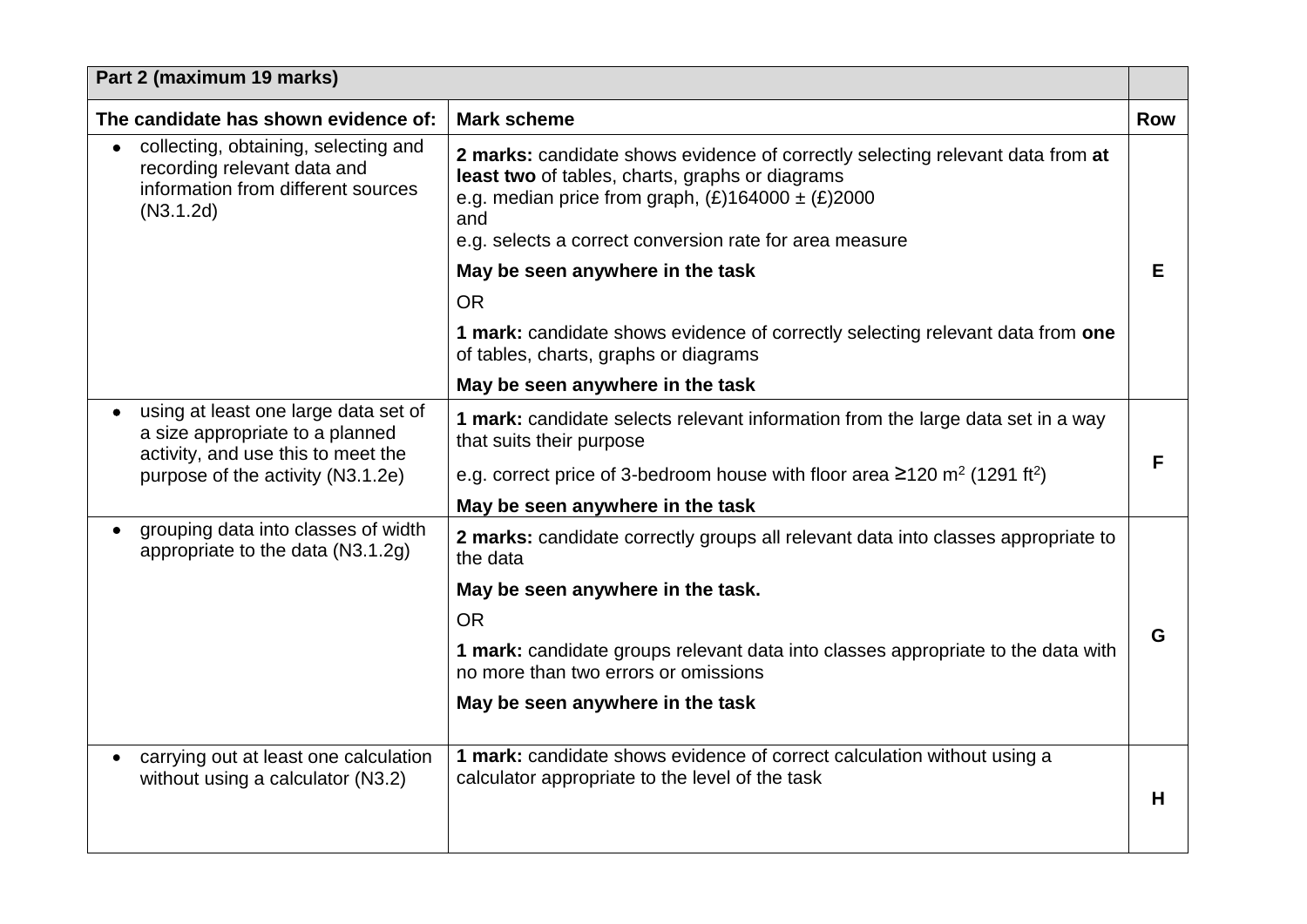| The candidate has shown evidence of:                                                                                                                             | <b>Mark scheme</b>                                                                                                                                                                                                                                                                                                                                                                                                                                                                                                                        |   |
|------------------------------------------------------------------------------------------------------------------------------------------------------------------|-------------------------------------------------------------------------------------------------------------------------------------------------------------------------------------------------------------------------------------------------------------------------------------------------------------------------------------------------------------------------------------------------------------------------------------------------------------------------------------------------------------------------------------------|---|
| comparing distributions using<br>$\bullet$<br>measures of average and<br>interquartile range and estimating<br>mean, median and range of<br>grouped data (N3.2n) | 1 mark: candidate begins correct process to find an average/IQR<br>e.g. correct fx value seen for each class<br>e.g. for median/IQR, correct cumulative frequencies<br>See example working below<br>1 mark: candidate uses complete correct process to find an average/IQR<br>e.g. correct Σfx value seen<br>e.g. complete correct method for finding a median/IQR<br>See example working below<br>1 mark: correct answer for median/IQR<br>See example working below                                                                     | J |
| calculating within and between<br>systems and making accurate<br>comparisons (N3.2j)                                                                             | 1 mark: candidate uses correct process to convert between square feet and<br>square metres<br>e.g. $120 \div 0.0929$ (= 1291.711518 ft <sup>2</sup> )<br>e.g. 1390 $\times$ 0.0929 (= 129.131 m <sup>2</sup> ) for floor area of property A428<br>1 mark: correct answer<br>e.g. 1292 ft <sup>2</sup> or 1291.7 ft <sup>2</sup><br>Accept 1291.711518 ft <sup>2</sup> rounded or truncated<br>e.g. 129 $m2$ or 129.1 $m2$ for floor area of property A428<br>Accept 129.131 m <sup>2</sup> rounded or truncated<br>Correct units required | K |
| calculating with sums of money in<br>different currencies (N3.2g)                                                                                                | 1 mark: candidate uses correct process to convert Euros to Pounds (£)<br>e.g. $125000 \div 1.11$ (= £112612.6126)<br>1 mark: correct answer<br>e.g. (£)112612.61<br>e.g. $(E)$ 112613 or $(E)$ 112600<br>Accept (£)112612.6126                                                                                                                                                                                                                                                                                                            | L |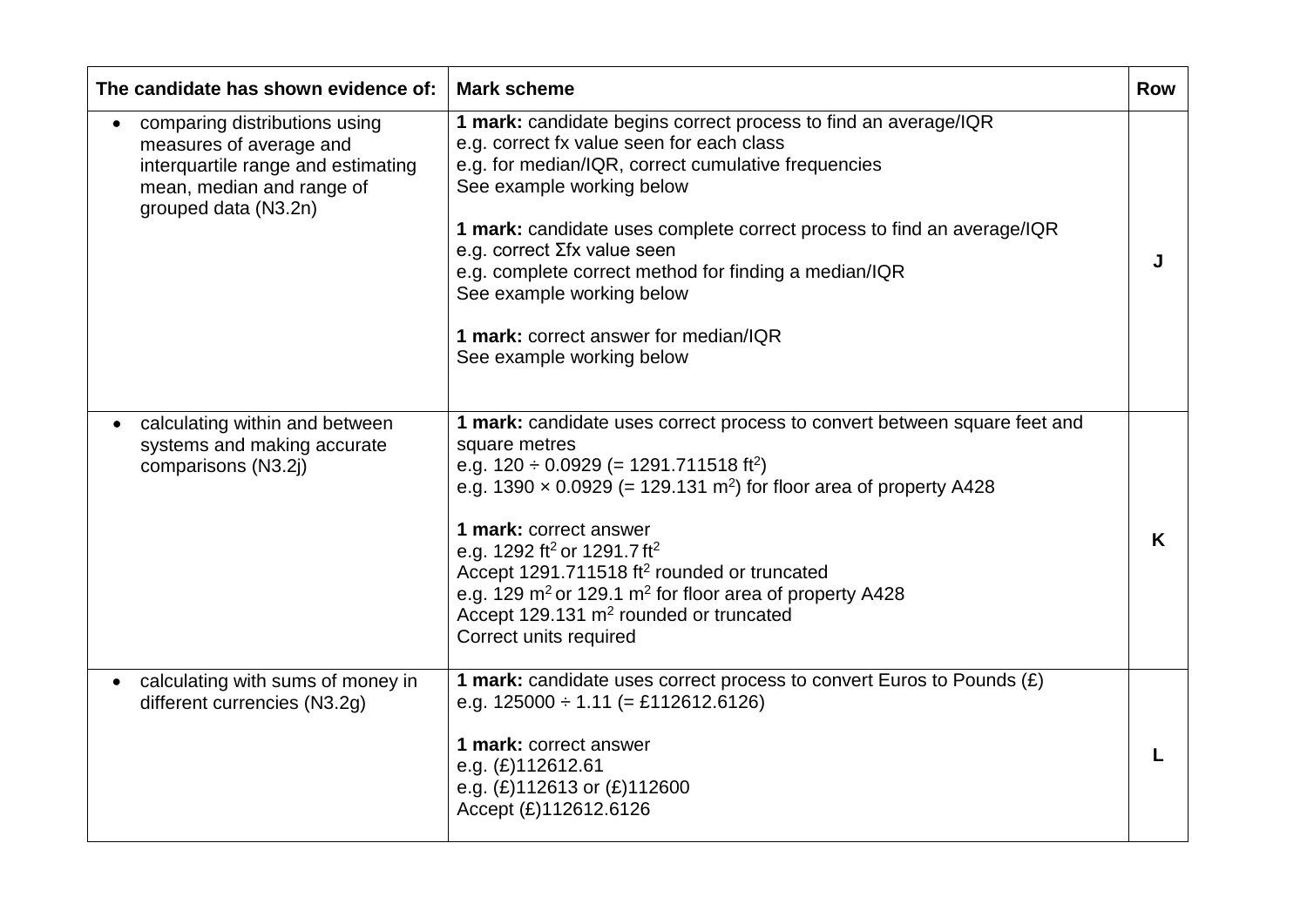| The candidate has shown evidence of:                                                                         | <b>Mark scheme</b>                                                                                                                                                                                                                                                                                                                                                                                                                                                                                                                                                                                                                                                                                    | <b>Row</b> |
|--------------------------------------------------------------------------------------------------------------|-------------------------------------------------------------------------------------------------------------------------------------------------------------------------------------------------------------------------------------------------------------------------------------------------------------------------------------------------------------------------------------------------------------------------------------------------------------------------------------------------------------------------------------------------------------------------------------------------------------------------------------------------------------------------------------------------------|------------|
| using powers and roots (N3.2c)<br>rearranging and using formulae,<br>equations and expressions (N3.2o)       | 1 mark: candidate shows correct use of the power<br>e.g. $(1 + 3.5/100)^3$ or 1.035 <sup>3</sup> or 1.035 x 1.035 x 1.035)<br>e.g. $(1 + 6.2/100)^3$ or 1.062 <sup>3</sup> or 1.062 x 1.062 x 1.062)<br>1 mark: candidate shows correct process to use formula using their value for<br>the amount to invest or the amount of the loan<br>e.g. $(F = 112612.61' \times 1.034^3 (= \pounds124494.0628)$ for the investment<br>e.g. $(F =)$ ('189000' – '112612.61') $\times$ 1.062 <sup>3</sup> (= £91494.5491) for the loan on<br>property 755<br>1 mark: correct answer<br>e.g. $(E)$ 124494.06 or $(E)$ 124494 Accept $(E)$ 124494.0628<br>Accept (£)91494.5491<br>e.g. $(E)91494.55$ or $(E)91495$ | M          |
| carrying out multi-stage calculations<br>efficiently with numbers of any size<br>(N3.2m)                     | 1 mark: candidate uses correct process to calculate the financial position with<br>the invest and rent option for any suitable property, based on their value for the<br>amount to invest<br>e.g. $(875 \times 12 \times 3) - (124494.06' - 112612.61')$ (= £19618.55) for property<br>H468<br>1 mark: correct answer for any suitable property<br>e.g. £19618.55<br>Accept £19619                                                                                                                                                                                                                                                                                                                    | N          |
| showing clearly methods of carrying<br>out calculations, justifying levels of<br>accuracy of results (N3.2a) | 1 mark: candidate gives their results rounded correctly to a suitable level of<br>accuracy.<br>Allow one incorrect or unsuitable rounding                                                                                                                                                                                                                                                                                                                                                                                                                                                                                                                                                             | P          |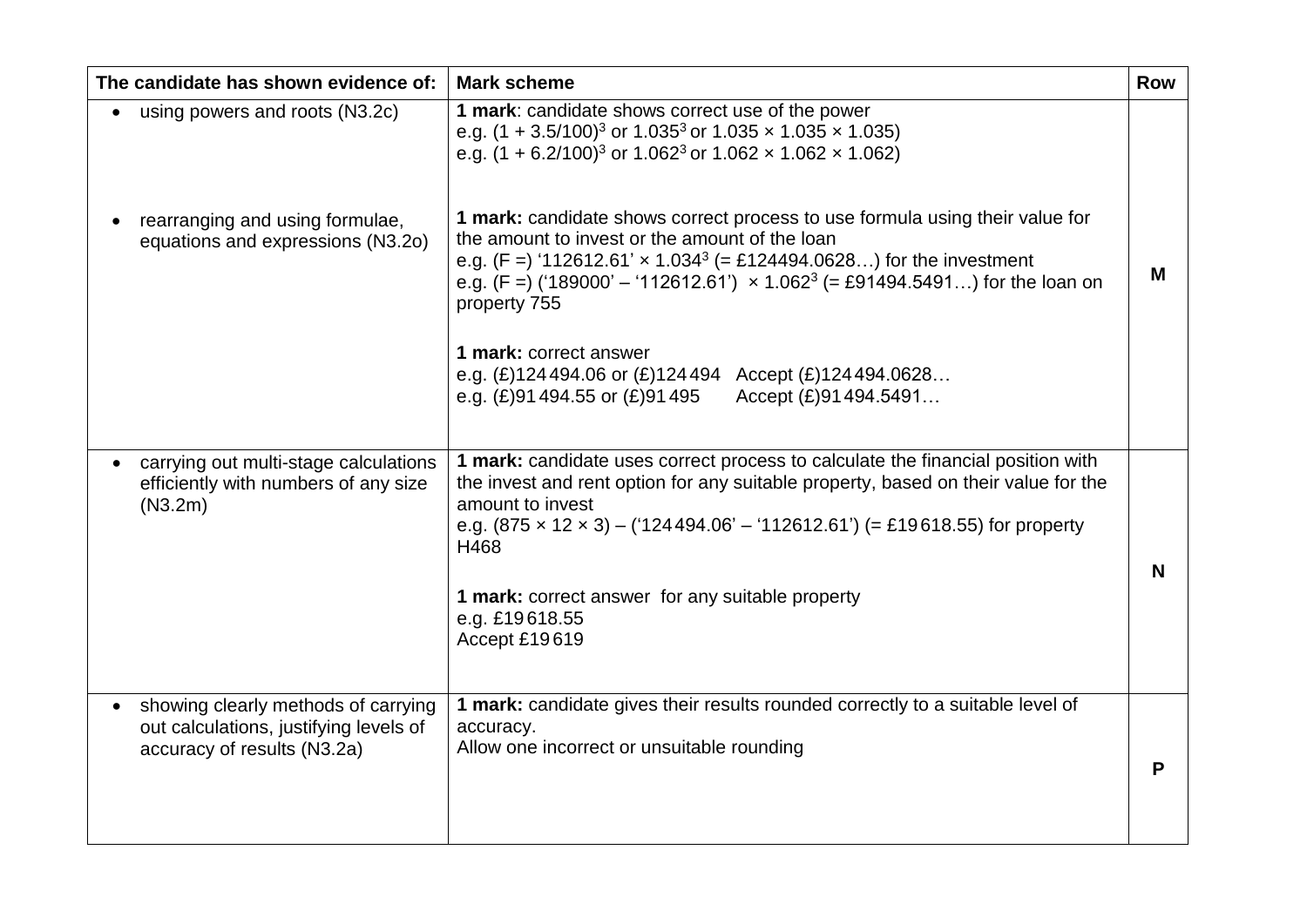| Part 3 (maximum 11 marks)                                                                                                                                                                                               |                                                                                                                                                                                                                                                                                                                                                                                                             |            |
|-------------------------------------------------------------------------------------------------------------------------------------------------------------------------------------------------------------------------|-------------------------------------------------------------------------------------------------------------------------------------------------------------------------------------------------------------------------------------------------------------------------------------------------------------------------------------------------------------------------------------------------------------|------------|
| The candidate has shown evidence of:                                                                                                                                                                                    | <b>Mark scheme</b>                                                                                                                                                                                                                                                                                                                                                                                          | <b>Row</b> |
| selecting and using appropriate<br>$\bullet$<br>methods to effectively present and<br>illustrate findings, showing trends<br>and making comparisons,<br>including numerical, graphical and<br>written formats (N3.3.1b) | 1 mark: candidate uses an appropriate method of presentation for their results<br>e.g. table, chart, graph or diagram<br>1 mark: candidate uses suitable title, labels with units and key                                                                                                                                                                                                                   |            |
| constructing complex tables,<br>charts, graphs and diagrams and<br>label with titles, scales, axes and<br>keys appropriate to purpose and<br>audience (N3.3.2a)                                                         | 1 mark: candidate populates table/chart/graph or diagram with correct data<br>(±2 mm tolerance for plots on a hand drawn chart, graph or diagram)                                                                                                                                                                                                                                                           | Q          |
| selecting and using appropriate<br>methods to effectively present and<br>illustrate findings, showing trends<br>and making comparisons,<br>including numerical, graphical and<br>written formats (N3.3.1b)              | 1 mark: candidate uses an appropriate method of presentation (e.g. table, chart,<br>graph or diagram), using a different presentation method to the one used<br>previously<br>1 mark: candidate uses suitable title, labels with units and key                                                                                                                                                              |            |
| constructing complex tables,<br>$\bullet$<br>charts, graphs and diagrams and<br>label with titles, scales, axes and<br>keys appropriate to purpose and<br>audience (N3.3.2a)                                            | 1 mark: candidate populates table/chart/graph or diagram with correct data<br>(±2 mm tolerance for plots on a hand drawn chart, graph or diagram)                                                                                                                                                                                                                                                           | R          |
| justifying choices of methods of<br>$\bullet$<br>presentation (N3.3.1c)                                                                                                                                                 | 1 mark: candidate justifies their choices of the methods of presentation<br>e.g. I presented the local house prices in a cumulative frequency graph because<br>it allows an accurate estimate of the median price.<br>e.g. I presented the financial position of the rental and purchase options in a<br>table because it shows the costs of each option side by side and allows for a<br>clear comparison. | S          |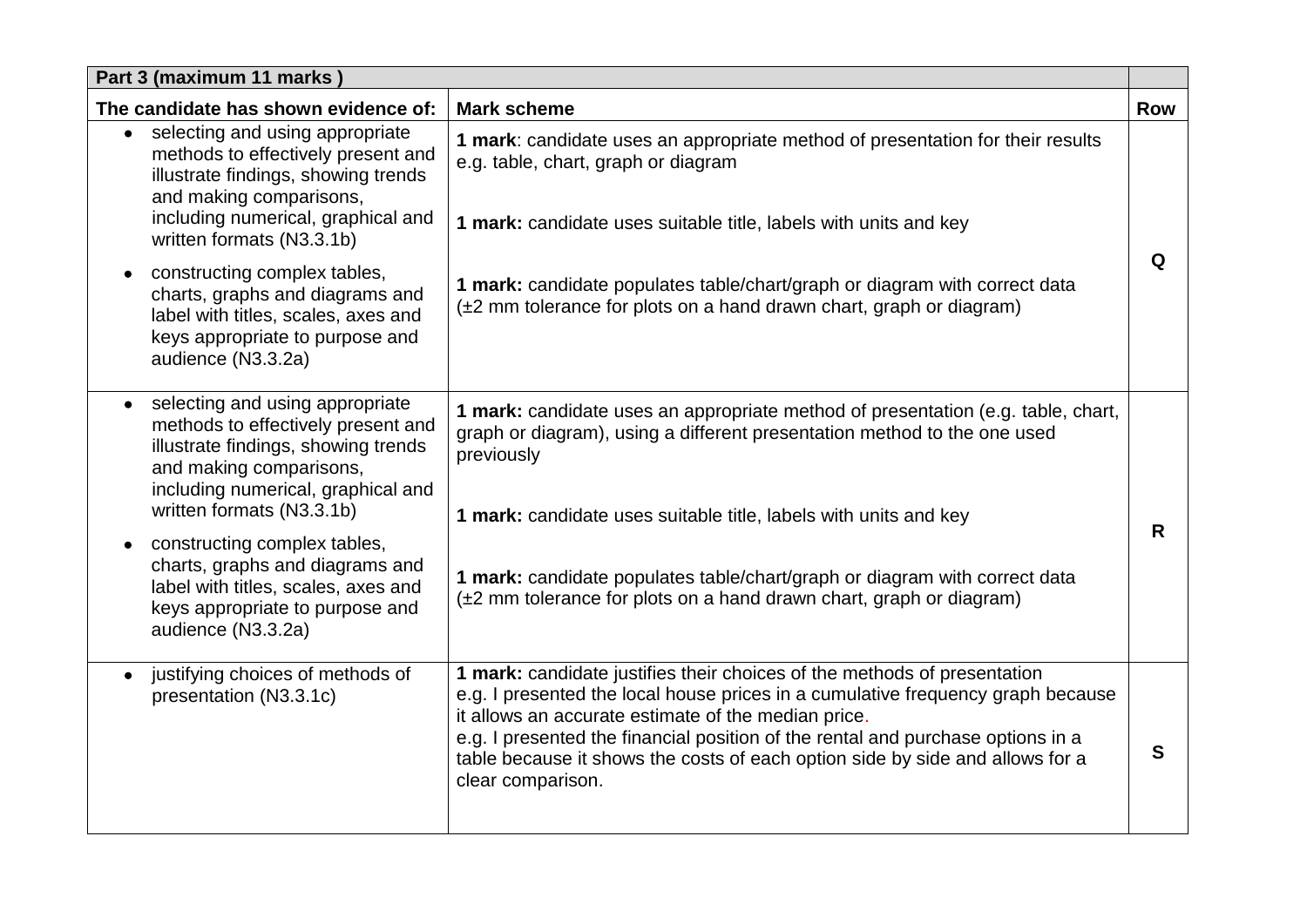| The candidate has shown evidence of:                                                                  | <b>Mark scheme</b>                                                                                                                                                                                                                                                                                                                                                                                                                                                                                                                                                                                                                                                                | <b>Row</b> |
|-------------------------------------------------------------------------------------------------------|-----------------------------------------------------------------------------------------------------------------------------------------------------------------------------------------------------------------------------------------------------------------------------------------------------------------------------------------------------------------------------------------------------------------------------------------------------------------------------------------------------------------------------------------------------------------------------------------------------------------------------------------------------------------------------------|------------|
| justifying methods used,<br>$\bullet$<br>highlighting main points of findings                         | 1 mark: candidate makes a valid comment on the effectiveness of their results<br>in meeting the purpose of the task                                                                                                                                                                                                                                                                                                                                                                                                                                                                                                                                                               |            |
| and explaining how far their results<br>meet the purpose (N3.3.2c)                                    | e.g. The aims of the task were to compare house prices locally with prices in<br>Wales, and to recommend to friends whether to rent or buy a property. I found<br>the median house prices to compare them. The median is a better average as it<br>is not affected by the few extremely high prices. I chose suitable properties<br>based on the floor area required. I worked out the value of the investment and<br>the cost of rent over three years. I also worked out the size and the cost of a<br>loan to buy a property. With these calculations, I compared the total costs of<br>each option and made a recommendation. These results fully met the aim of the<br>task. |            |
| drawing appropriate conclusions<br>$\bullet$                                                          | <b>1 mark:</b> candidate makes a valid comparison of house prices<br>e.g. The median price of a 3-bedroomed property in Wales (£168000) is £8000<br>higher than the median price locally (£160000).                                                                                                                                                                                                                                                                                                                                                                                                                                                                               |            |
| based on findings including how<br>possible sources of error might<br>have affected results (N3.3.2d) | 1 mark: candidate makes a valid comment comparing the rental and purchase<br>options<br>e.g. The total rent over three years for my chosen property (H468) is £31500.<br>The investment will bring in £11881, so the total cost of renting and investing is<br>£19619. The loan will cost only £15107, which is £4512 lower, so the option I<br>recommend is to buy the property.                                                                                                                                                                                                                                                                                                 | Τ          |
|                                                                                                       | 1 mark: candidate makes at least one appropriate comment explaining how<br>possible sources of error might have affected results<br>e.g. The estimate of the median is based on only 35 properties, so may not be<br>representative of all the properties in the area.<br>e.g. The cost of buying a property does not include other costs such as fees for<br>estate agents or stamp duty, or maintenance of the property which would not be<br>paid on a rental property. The actual cost of buying a property may be higher<br>than I calculated.                                                                                                                               |            |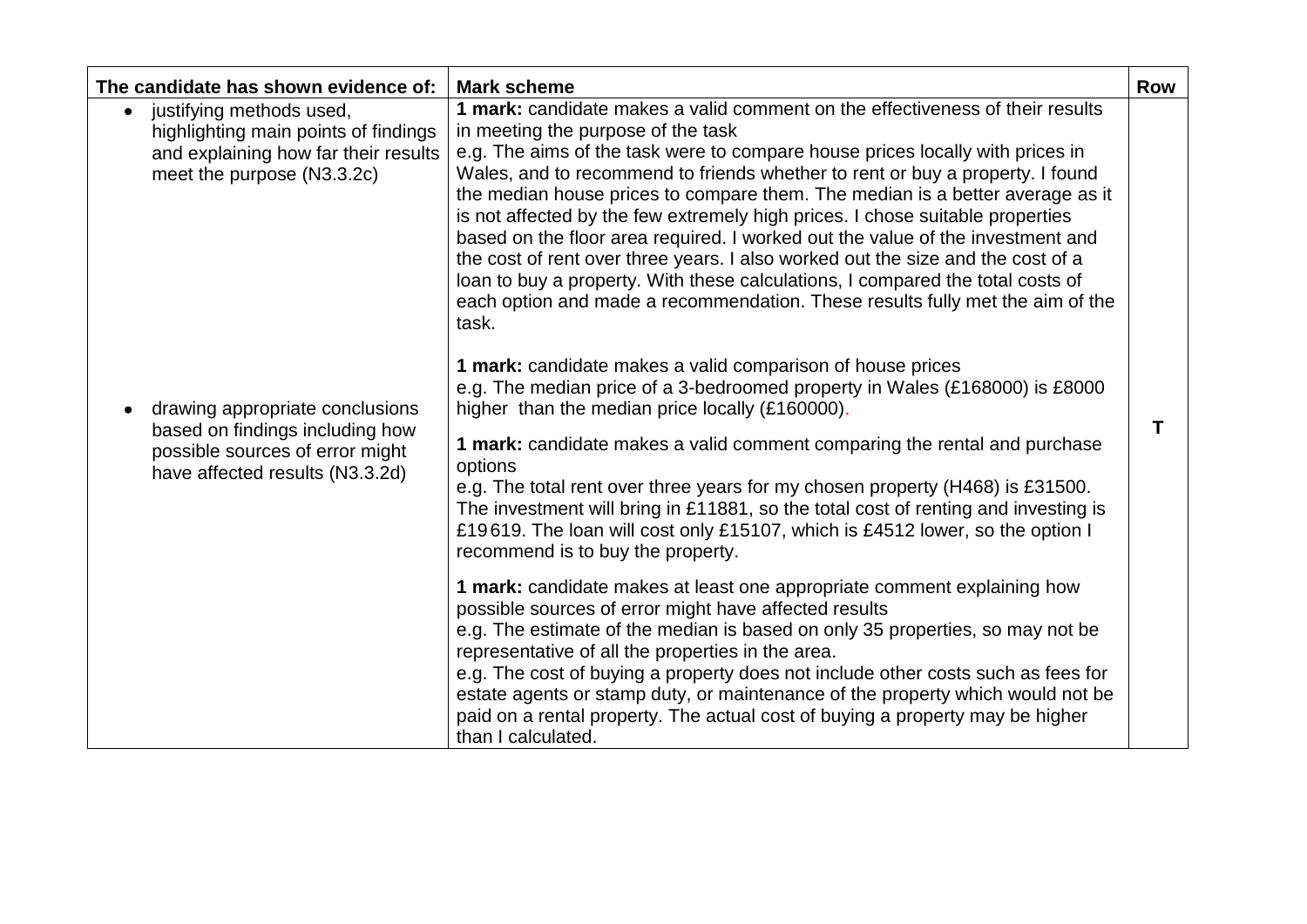### **Example workings**

| Property price (£) | <b>Frequency</b> | <b>Cumulative frequency</b> |
|--------------------|------------------|-----------------------------|
| 140000 to 150000   | 8                |                             |
| 150001 to 160000   | 10               | 18                          |
| 160001 to 170000   | 5                | 23                          |
| 170001 to 180000   | 5                | 28                          |
| 180001 to 190000   | 3                | 31                          |
| 190001 to 200000   | $\mathcal{P}$    | 33                          |
| 200001 to 210000   | 2                | 35                          |

Median:  $(35 + 1) \div 2 = 18$  From the table, the 18<sup>th</sup> price is in the £150001 to 160000 group



Prices of 3 bedroomed properties in the local area

From the graph Median  $(E)160000 \pm (E)1000$ UQ £178000 ± (£)1000 LQ £151000 ±  $(E)$ 1000 IQR £27000 ± (£)2000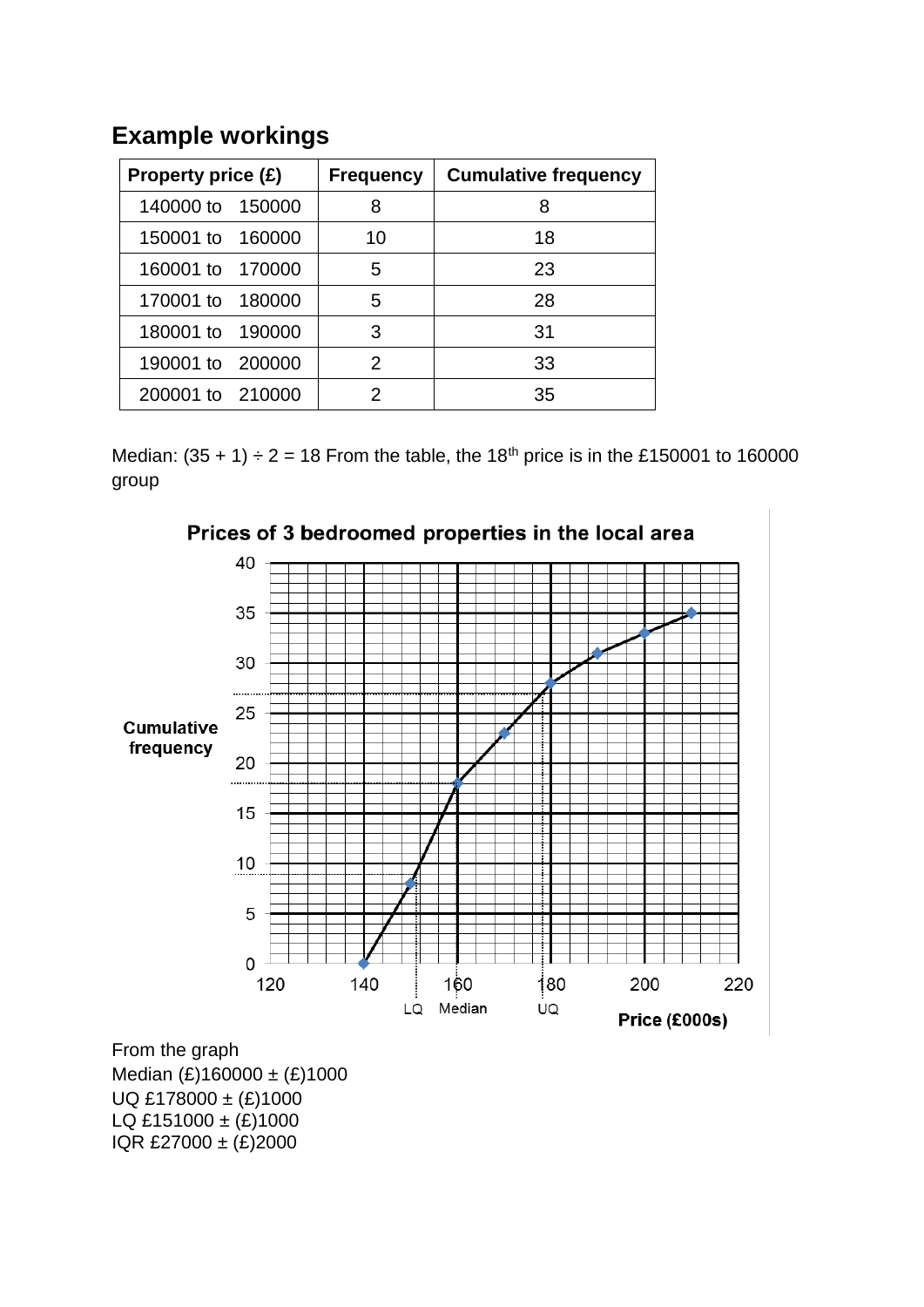| <b>Property Price (£)</b> | <b>Frequency</b> | <b>Cumulative frequency</b> |
|---------------------------|------------------|-----------------------------|
| 145000                    | 2                | 2                           |
| 147500                    | 3                | 5                           |
| 149000                    | 3                | 8                           |
| 151000                    | 3                | 11                          |
| 154000                    | 5                | 16                          |
| 158500                    | $\overline{2}$   | 18                          |
| 161000                    | 1                | 19                          |
| 164000                    | 4                | 23                          |
| 171000                    | 3                | 26                          |
| 173500                    | 1                | 27                          |
| 175000                    | 1                | 28                          |
| 189000                    | 3                | 31                          |
| 199900                    | $\overline{2}$   | 33                          |
| 206900                    | $\overline{2}$   | 35                          |

## **Alternative grouping**

Median:  $(35 + 1) \div 2 = 18$ , the 18<sup>th</sup> price is  $(E)$ LQ :  $(35 + 1) \div 4 = 9$ , the 9<sup>th</sup> price is  $(E)$  $UQ: 3 \times (35 + 1) \div 4 = 27$ , the 27<sup>th</sup> price is  $(E)$ IQR: (£)22500